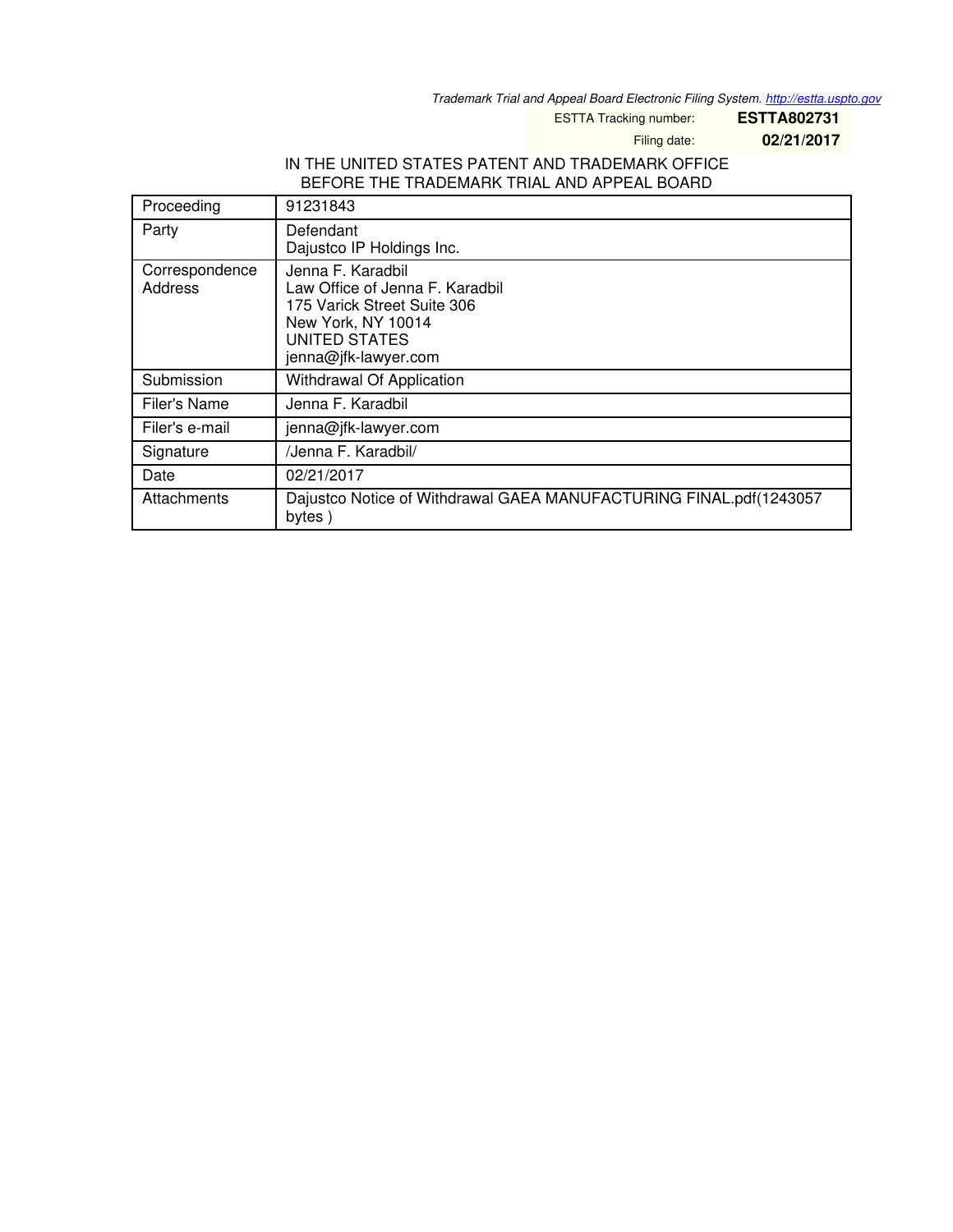## **IN THE UNITED STATES PATENT AND TRADEMARK OFFICE BEFORE THE TRADEMARK TRIAL AND APPEAL BOARD**

**) GEA Group Aktiengesellschaft, ) v. ) Notice of Withdrawal of ) Dajustco IP Holdings Inc.,** (a) Serial No.: 86/891,891 **Applicant ) )**

**Opposer )** Opposition No. 91231843 **) Application with Consent**

**)** Mark: GAEA MANUFACTURING

## **NOTICE OF WITHDRAWAL OF APPLICATION WITH CONSENT**

Pursuant to 37 C.F.R. §2.68 and §2.135, Applicant, Dajustco IP Holdings Inc. ("Applicant"), through its attorneys, hereby moves with the express consent of Opposer, GEA Group Aktiengesellschaft ("Opposer"), to withdraw the application subject to this Opposition proceeding as set forth herein above. The parties each acknowledge that there is no other adverse party to the Opposition and the parties agree that this withdrawal shall not affect any rights that Applicant may have in the mark which is the subject of the abandoned application. Opposer has specifically consented to the withdrawal as set forth in Exhibit A hereto.

Applicant's counsel has been in contact with counsel for Opposer who does not object to the filing of this Notice and joins as signatory below.

Dated: February 21, 2017

\_\_\_/Jenna F. Karadbil/\_\_\_\_\_\_\_\_\_\_\_ Jenna F. Karadbil, Esq. Law Office of Jenna F. Karadbil 175 Varick Street, Suite 306 New York, NY 10014 Email: jenna@jfk-lawyer.com Attorney for Applicant

Respectfully submitted,

/Edward Playfair/

Edward Playfair, Esq. Adams and Reese LLP 424 Church Street, Suite 2700 Nashville, TN 37219 Email: Edward.Playfair@arlaw.com Attorney for Opposer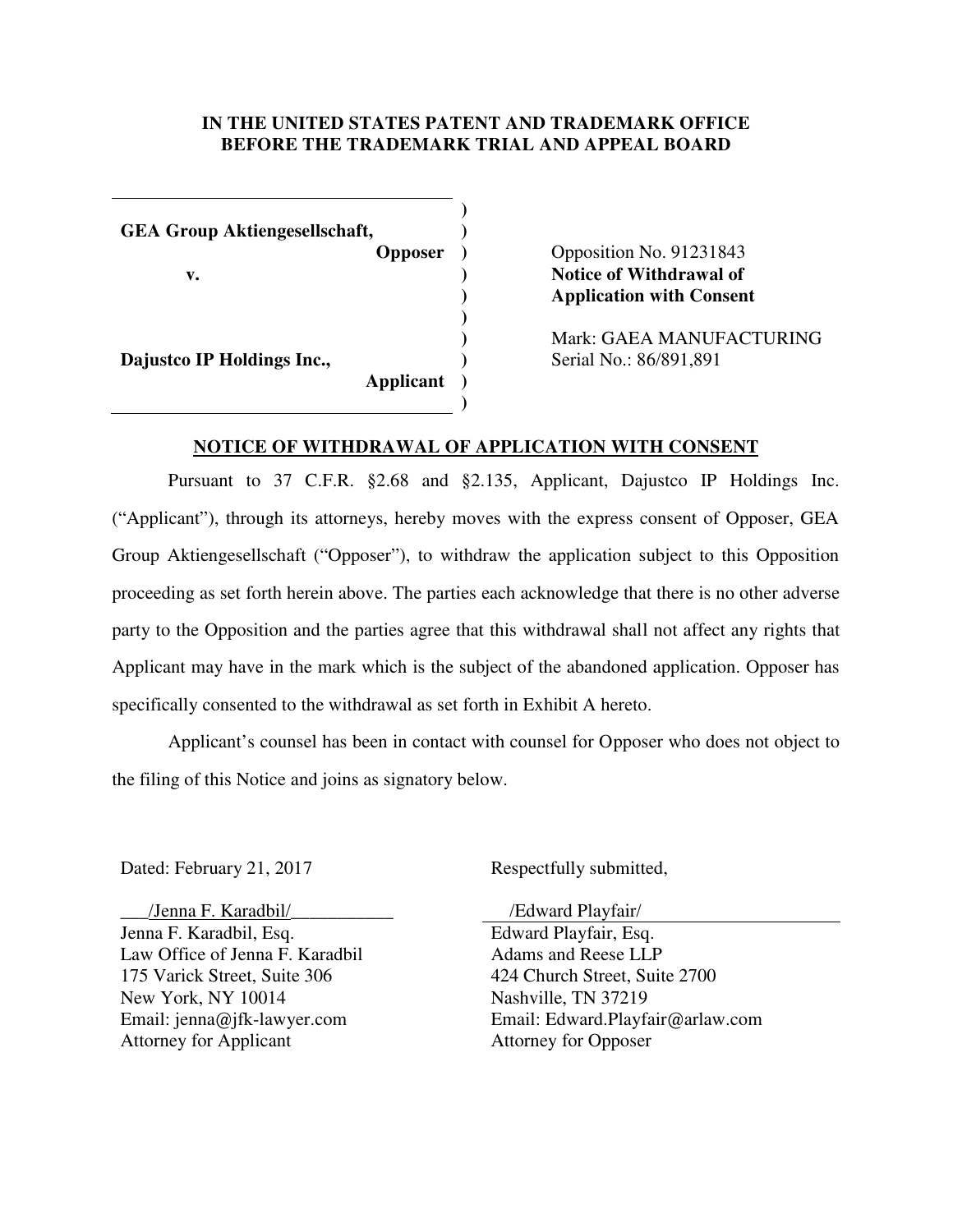# **EXHIBIT A - Opposer Consent**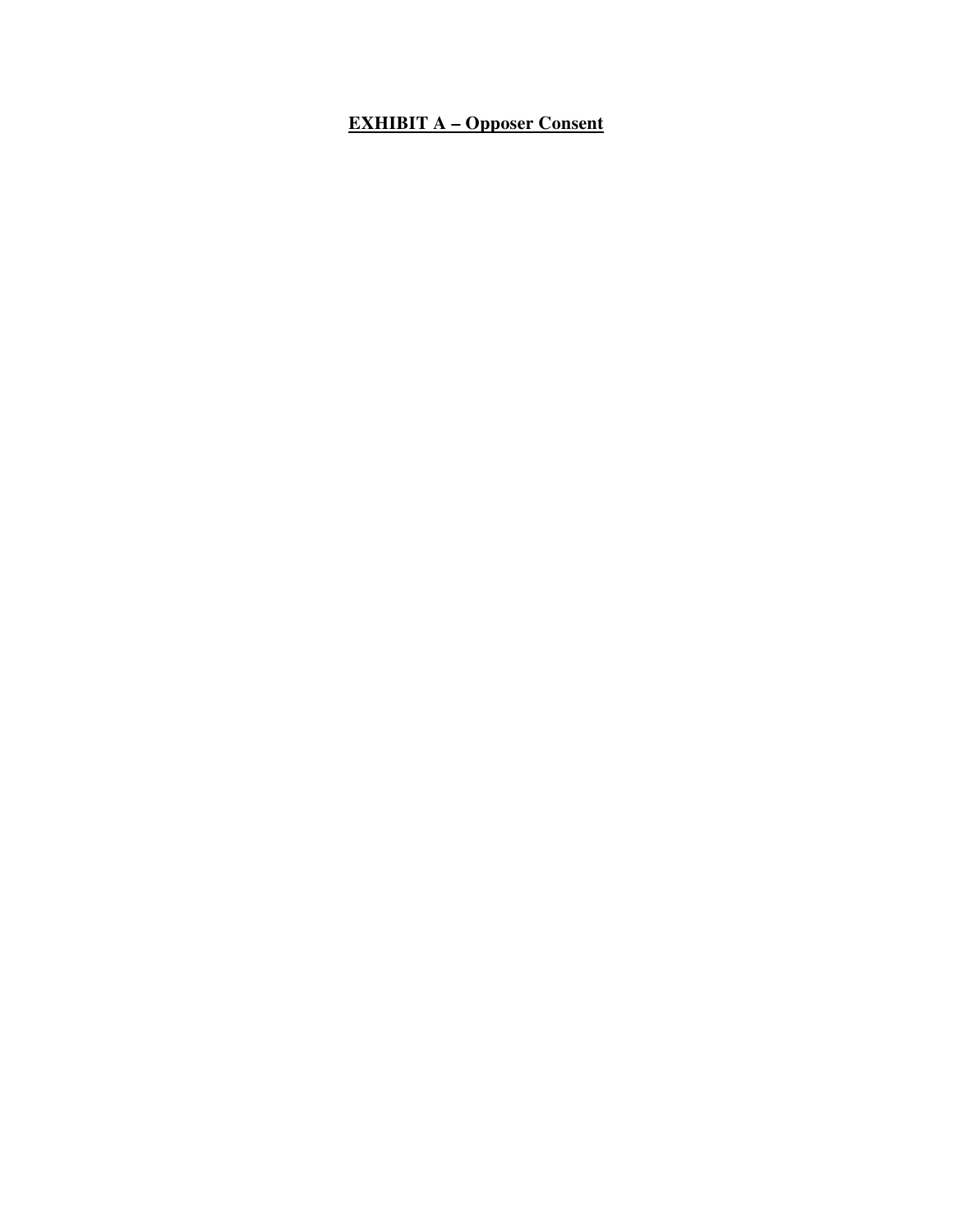# **OPPOSER CONSENT TO WITHDRAW APPLICATION**

Opposition No. 91231843

Opposer hereby consents to the withdrawal of GAEA MANUFACTURING, App. No. 86891891, with prejudice, as evidenced herein by written consent of Opposer, its attorney, or other authorized representative.

Executed on behalf of GEA Group Aktiengesellschaft by:

Name: D. Helmat Schmale Ppe. Renderse Louved Title: Executive Jagrel Member Head P Date: 16. Fes. 2017 16 Fes. 2017